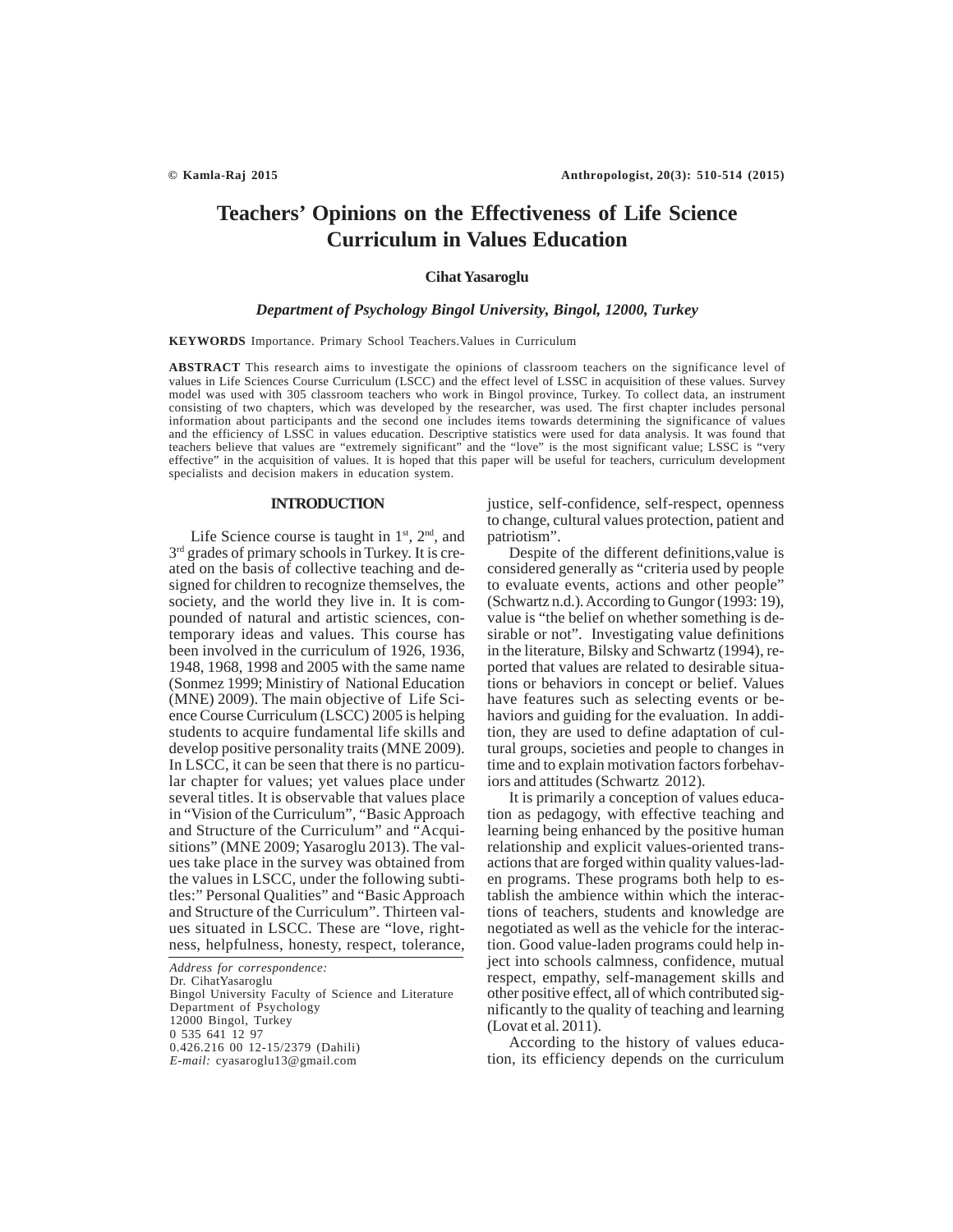compatibility, the quality of education processes, teacher-student compatibility, and modeling of values to be taught (Lovat and Clement 2008). It is very important to choose information, skills, and value-appreciation feelings in accordance with ages, interests, and abilities of students at test point in curricula (Buyukkaragoz 1997). Therefore, including personal qualities in the curriculum will mean that all students will consider them during learning-teaching process.Thus, potential complicacy will be removed and learning equality will be established in education.

In literature review, researches on teachers' opinions on the efficacy of various curricula (Fraenkel 1969; Wansheng and Wujie 2004; Simsek 2007; Tamuri 2007; Mayhew and King 2008; Soriano et al. 2011; Ozen,et al. 2012; Williemset al. 2012;Yilmaz 2013; Anzai, 2014; M.Zaim and Darmansyah 2014; Yasaroglu 2014; Rafiei and Banisi 2015) were found. However, there is no paper on the efficacy of LSCC curriculum and significance of values stipulated in LSCC. There is an urgent need for a further research on this matter.

## **Objectives**

The current paper examines classroom teachers' opinions on significance level of values stipulated in LSCC. On the other hand, it also aims to determine the effect level of LSCC in acquisition of these values.

# **Research Questions**

The following questions were asked to the teachers;

- To what extent are the values stipulated in LSCC significant?
- How is LSCC effective in the acquisition of the each value?

It is hoped that obtained data from this paper will be useful for shareholders in values education. Furthermore, it is believed that the findings of this research, which is an evaluation for life science curriculum, will contribute to the update processes of LSCC.

#### **METHODOLOGY**

# **Research Design**

Survey model, which is a quantitative research method, was used for this research. It is aimed with this method to determine and describe classroom teachers' perceptions about values specifiedin LSSC. Karasar (2005) pointed out survey models as "research approaches which aim to describe the past or existing situation as it was/ is. In such models, the research event, individual or object is described as it is under its own conditions."

## **Sampling**

The research population consisted of 305 classroom teachers who work in primary schools at the city center of Bingol province in 2014. The whole population was accessed on voluntariness basis and the instrument was applied through 162 teachers.

#### **Data Collection Instrument**

A survey form was used in the research. The form, developed by the researcher, consists of close-ended questions about the importance of the values in LSCC, and the efficiency of LSCC in values education. In developing instrument, firstly, LSCC was analyzed and values to be examined were selected. Afterwards, values were written and teachers were asked to evaluate them on a scale of 1 to 5 according to the importance level. And in the second item, the efficiency of LSCC in values education was questioned on scale of 1 to 5. For the reliability of the form, Cronbach's alpha was measured and found 0.95.

# **Data Analyses**

Descriptive statistics were used in the data analyses. The mean and standard deviation were used as descriptive analyses. Means were evaluated as; 1-1.80: "Absolutely Not Significant"; 1.81-2.60: "Not Significant", 2.61-3.40: "Medium-Level Significant", 3.41-4.20: "Very Significant", 4.21-5.00: "Extremely Significant". The same process was conducted for the efficiency of LSCC in acquisition of values. The assessment ranges of the means were measured as follows: 1-1.80: "Absolutely Not Effective"; 1.81- 2.60: "Not Effective", 2.61-3.40: "Medium-Level Effective", 3.41-4.20: "Very Effective", 4.21-5.00: "Extremely Effective".

#### **RESULTS**

Teachers' answers were analyzed for the first research question "To what extent are the values stipulated in LSCC significant?" The answers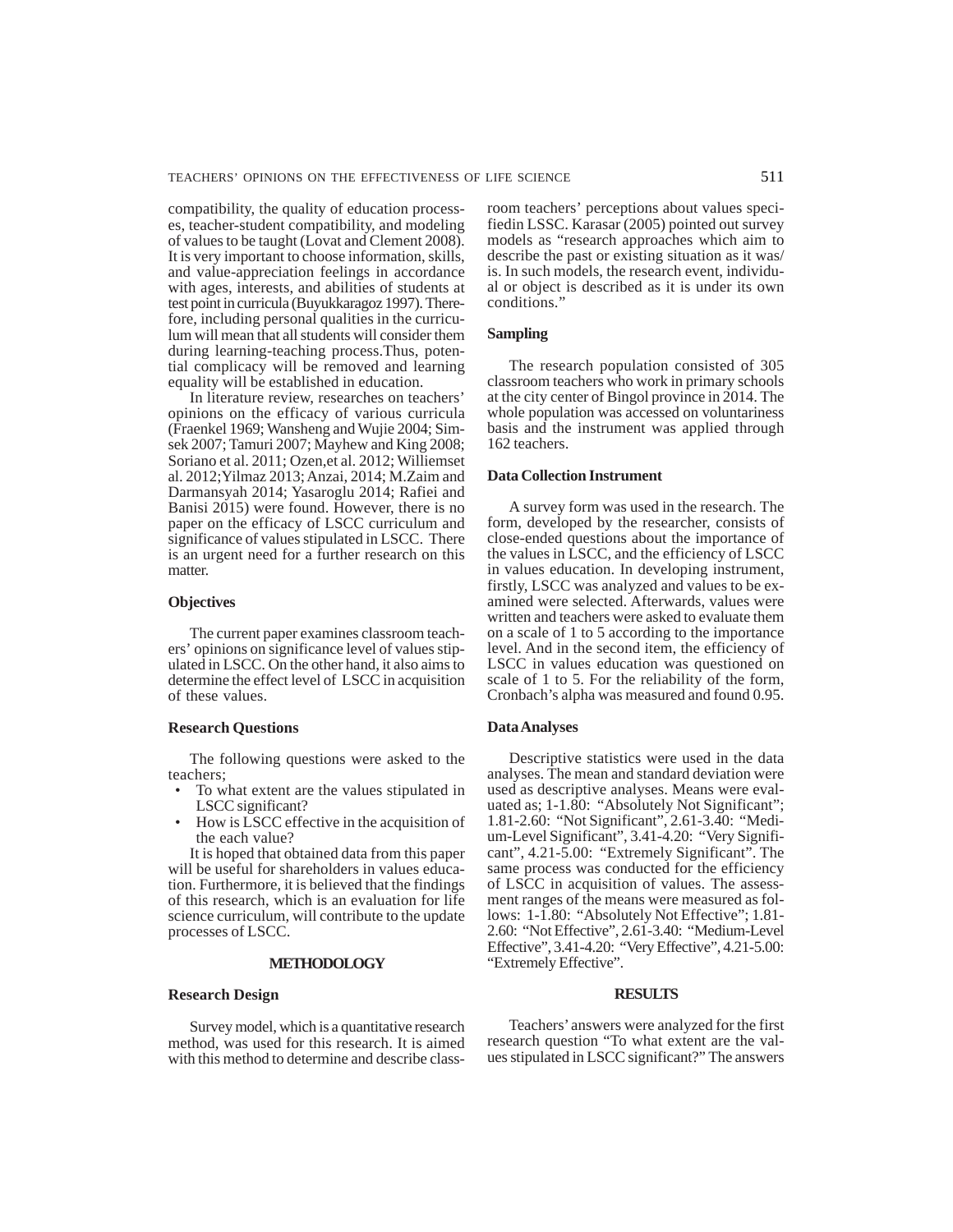**Table 1: Teachers' opinions on the level of significance of values**

| Level<br>οf       | Value                            | Mean<br>x | Sd   |
|-------------------|----------------------------------|-----------|------|
| signi-<br>ficance |                                  |           |      |
| 1.                | Love                             | 4.679     | .65  |
| 2.                | Rightness                        | 4.675     | .72  |
| 3.                | Helpfulness                      | 4.668     | .66  |
| 4.                | Honesty                          | 4.662     | .70  |
| 5.                | Respect                          | 4.616     | .76  |
| 6.                | Tolerance                        | 4.591     | .80  |
| 7.                | Justice                          | 4.578     | .81  |
| 8.                | Self-confidence                  | 4.575     | .75  |
| 9.                | Self-respect                     | 4.518     | .82  |
| 10.               | Openness to change               | 4.393     | .86  |
| 11.               | Protection of cultural<br>values | 4.354     | .89  |
| 12.               | Patience                         | 4.348     | .88  |
| 13.               | Patriotism                       | 4.269     | 1.04 |

Teachers see all values as "Extremely Significant" ( $\bar{x}$ = 4.26 to 4.67) in acquiring by students. In ranking of values by significance, the "love" $(\bar{x}=$ 4.67) is considered as the most significant value.The table indicates that the means of all values are close to each other. Additionally, it can be seen that teachers perceive the importance of the "rightness" ( $x=$  4.67) equalto the importance of the "love". The "helpfulness" ( $\bar{x}$ = 4.66) and the "honesty"  $(\bar{x}=4.66)$  are the top important values in LSCC, as well.

Teachers think that the "patriotism" is the least significant ( $\bar{x}$ = 4.26) comparing to the other values. Also the "patience" ( $\bar{x}$ = 4.34) and the "protection of cultural values" ( $\overline{x}$ =4.35) were perceived as the least important values.

The second question was about the effectiveness of LSCC in the value education. Answers to "How is LSCC effective in the acquisition of the each value?" were analyzed and displayed in Table 2.

The distribution of the teachers' opinions on the effect of LSCC in the acquisition of each value can be seen in Table 2. Teachers consider LSCC as "Very Effective" in acquisition of all the values accept the "patience" ( $x=3.26$ ). It can be seen in theanalysis of each value that LSCC is very effective in the acquisition of the "helpfulness" ( $\bar{x}$ = 3.82). In the top, LSCC perceived very effective in teaching the "love"  $(x=3.78)$ , the "tolerance" ( $\bar{x}$ = 3.75), and the "honesty" ( $\bar{x}$ = 3.75). Compared to the other values, teachers see LSCC

**Table 2: Teachers' opinions on the effect of LSCC on the acquisition of values**

| Level of<br>effective-<br>ness of<br>LSCC | Value                            | Mean<br>$\mathcal{X}$ | sd   |
|-------------------------------------------|----------------------------------|-----------------------|------|
| 1                                         |                                  | 3.829                 | 1.07 |
| 2                                         | Helpfulness<br>Love              | 3.782                 | 1.03 |
| 3                                         | Tolerance                        | 3.754                 | 1.07 |
|                                           |                                  | 3.734                 | 1.12 |
| 4                                         | Honesty                          |                       |      |
| 5                                         | Rightness                        | 3.705                 | 1.13 |
| 6                                         | Respect                          | 3.656                 | 1.10 |
| 7                                         | Patriotism                       | 3.625                 | 1.13 |
| 8                                         | Protection of cultural<br>values | 3.585                 | 1.14 |
| 9                                         | Justice                          | 3.490                 | 1.16 |
| 10                                        | Self-confidence                  | 3.474                 | 1.14 |
| 11                                        | Self-respect                     | 3.443                 | 1.11 |
| 12.                                       | Openness to change               | 3.439                 | 1.19 |
| 13                                        | Patience                         | 3.267                 | 1.16 |

medium-level effective in acquisition of the "patience" ( $\bar{x}$ = 3.26). It is understandable from this finding that LSCC is perceived as medium level effective in the acquiring of the "patience". The "openness to change"  $(\bar{x} = 3.43)$ , the "self-respect" ( $\bar{x}$ = 3.44), and the "self-confidence" ( $\bar{x}$ = 3.47) areindividual values. It can be seen that teachers think LSCC is very effective in acquiring individual values. However, means of these values are low compared to the means of other values.

# **DISCUSSION**

According to the findings of this research, classroom teachers consider the values as "extremely significant".In addition, some values such as the"love", the"righteousness", the "helpfulness", the "honesty", and the "respect" are considered utterly important. Based on this finding, it can be seen that teachers consider the acquisition of the social values more important than other values. Zaim and Darmansyah (2014) in their study found out that teachers perceive character education curriculum was in a good condition, with the percentage of 80.66. However, from this study, the character education has less effective and has not been quite able to construct positive character for students. In this point, it can be said that LSCC is more effective in values education according to the character education curriculum in Indonesia.

The "patriotism" was perceived as the least significant value. The reason of the fact that the "patriotism" is considered less important com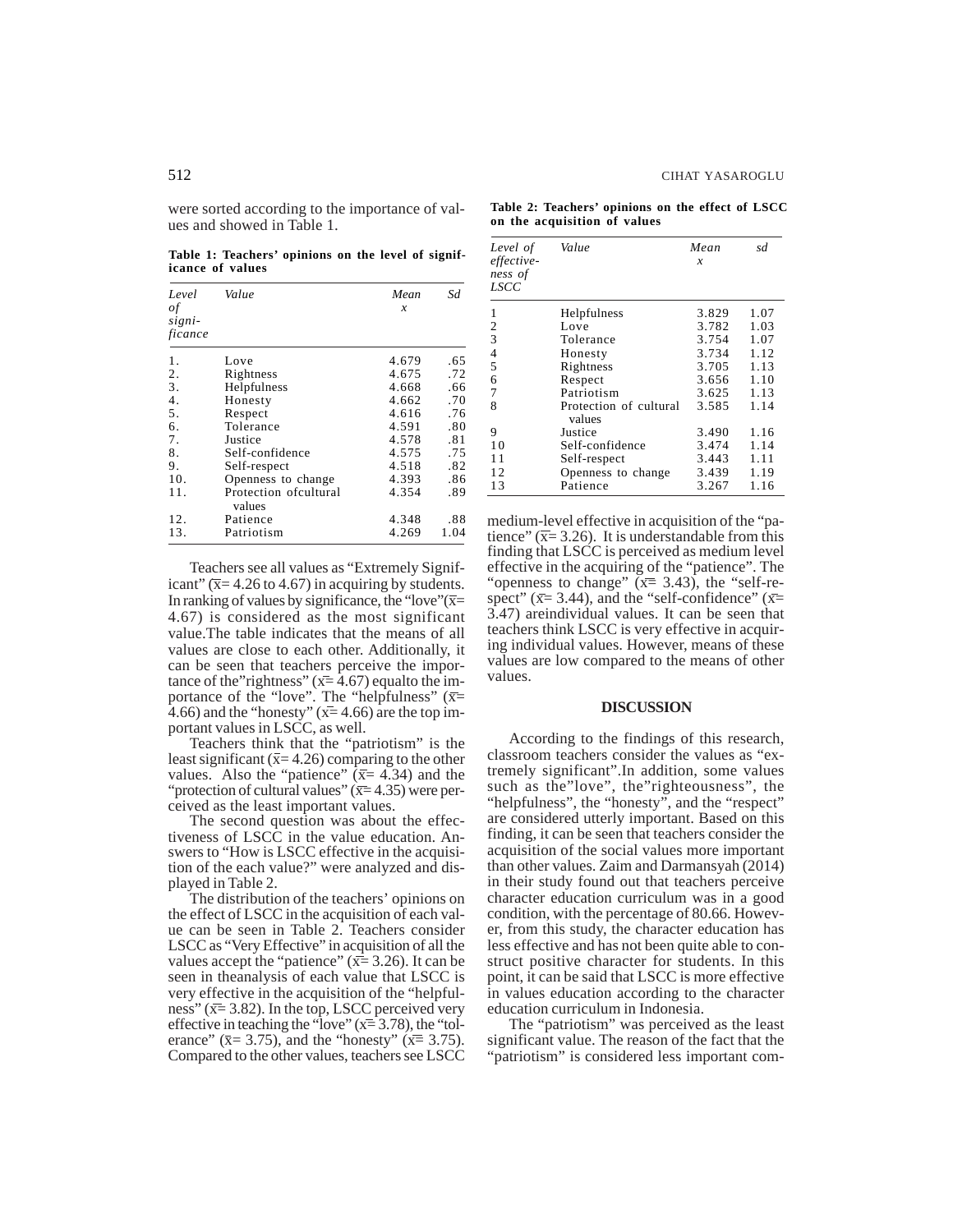pared to the other values can be explained within the scope of the regional differences. Different nationalities live in Turkey and it can be said that the east of Turkey are bemusement about patriotism. The meaning of patriotism in the west considered as the "love of Turkey" but east considers as the "love of local".

On the other hand, Yilmaz (2013) found that "patriotism" was considered as the most significant value in the ranking of the values in social sciences course (taught at the middle schools). In the same study the "love" was considered as the least significant value. Accordingly, it is evident that these two studies are incompatible with results. Yasaroglu (2014) found in another research that "patriotism" is the most repeated value in LSCC. The analysis of elementary school moral readers by Anzai (2014) revealed that they do not emphasize patriotism. These readers strive to prepare students to become wellrounded individuals who are pro-social, self-organized, and sensitive toward life with such moral values as respect for life, cherishing human relations, and assuming responsibility for a well-organized life. It can be inferred from these findings that "patriotism" is perceived differently in various researches.

The "rightness" is seen as one of the most important value according to the teachers' opinions. But Yasaroglu (2014) found that the "rightness" is the least highlighted value in the LSCC. It is understandable that teachers perceive the "rightness" as very important but LSCC considers it less important.

LSCC was understood very effective in values education. Yilmaz (2013) found that pre-service teachers perceive the Social Sciences Course is effective in acquisition of values. Ozen et al. (2012) found in another study that LSCC is effective for the values education. The findings of these studies endorse each other and it can be inferred that LSCC is effective in acquiring the values.

Answers to research questions can be compared in terms of means. Teachers view the "love" as the most significant value and LSCC is effective in teaching it. In this respect, findings are compatible.The "patience" is seen as less important value and LSCC is less effective in teaching them according to the other values.

# **CONCLUSION**

Following the survey, it was identified that teachers perceive all values as "Extremely Significant". The "love" is perceived the most important and the "patriotism" is the least important value compared to others. Teachersconsider LSCC as "Very Effective" in acquiring values. LSCC is more effective in the acquiring the "helpfulness" and less effective in the attaining of the "patient" compared to other values.

#### **RECOMMENDATIONS**

This research can be carried out on different course curriculum and teachers groups. Also, inservice courses can be arranged for effective teaching of LSCC in values education.

### **ACKNOWLEDGEMENTS**

This paper was presented at "V. European Conference on Social and Behavioral Sciences", 11-14 September in St. Petersburg, Russia.

#### **REFERENCES**

- Anzai S 2014. Re-examining Patriotism in Japanese Education: Analysis of Japanese Elementary School Moral Readers. Educational Review. From *<*http:// dx.doi.org/10.1080/00131911.2014.975783>.
- Bilsky W, Schwartz SH 1994.Values and personality. *European Journal of Personality*, 8: 163-181.
- Buyukkaragoz S 1997. *Program Gelistirme Kaynak-Metinler*. Konya: Kuzucular Ofset.
- Buyukozturk S 2011. *Sosyal Bilimler Icin Veri Analizi El Kitabi*. Ankara: Pegem A Yayincilik.
- Fraenkel JR 1969. Value education in the social studies. *The Phi Delta Kappan*, 50*:* 457-461.
- Gungor E 1993. *Degerler Psikolojisi*. Amsterdam: Hollanda Turk Akademisyenler Birligi Vakfi Yayinlari.
- Karasar N 2005. *Bilimsel Arastirma Yontemi*. Ankara: Nobel Yayin Dagitim.
- Lovat TJ, Clement ND 2008. The pedagogical imperative of values education. *Journal of Beliefs and Values: Studies in Religion and Education*, 29: 273- 285.
- Lovatt T, Dally K, Clement N, Toomey R 2011. *Values Pedagogy and Student Achivement.* Springer. DOI: 10.007/9789400715639
- M.Zaim AH, Darmansyah KR 2014. The development of character education curriculum forelementary student in West Sumatera. *International Journal of Education and Research*, 2: 189-198.
- Mayhew MJ, King P 2008. How curricular content and pedagogical strategies affect moral reasoning development in college students. *Journal of Moral Education*, 37: 17-40.
- MNE 2009. *Ilkogretim1, 2. ve 3. Siniflar Hayat Bilgisi Dersi Ogretim Programi ve Kilavuzu*. Ankara: MEB.
- Rafiei A, Banisi P 2015. A study of the relationship between effectiveness of hidden curriculum, and students' moral development and behavioral adjustment. *Applied Mathematics in Engineering, Management and Technology*, 3: 211-219.